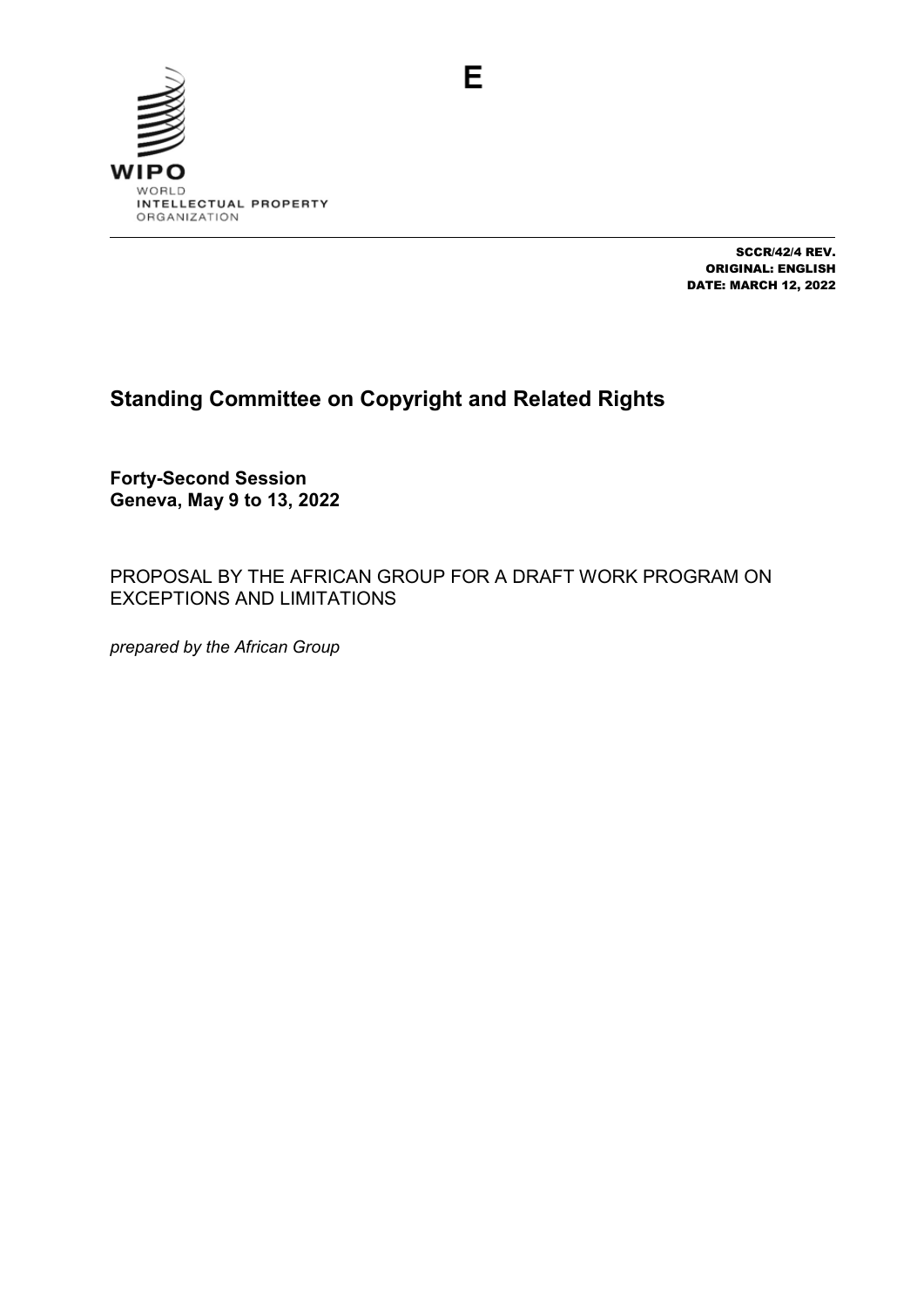### **INTRODUCTION**

At the twentieth session of the Standing Committee on Copyright and Related Rights (SCCR), the African Group proposed a Draft WIPO Treaty on Exceptions and Limitations for the Disabled, Educational and Research Institutions, Libraries and Archive Centers. The African Group is of the view that SCCR should continue building on the work carried out to date, and move towards a fair and balanced copyright system that supports creativity and advances the public interest including by promoting digital access to education and research, as well as to cultural heritage. The African Group submits this draft work program as a contribution to the work of the SCCR in the area of exceptions and limitations.

### **CONTEXT**

The SCCR has been actively considering the issue of limitations and exceptions (L&Es) since 2004 (See SCCR/13/5). The 2012 General Assembly acknowledged the body of work and mandated that the Committee "continue discussion to work towards an appropriate international legal instrument or instruments (whether model law, joint recommendation, treaty and/or other forms)." (WO/GA/41/14).

The Secretariat's Report on Regional Seminars and International Conference on Limitations and Exceptions (SCCR/40/2) summarized a year of study and priority-setting activities on this agenda item. The Report notes considerable agreement among member states on priority areas of work, including:

- to ensure that reproductions and other uses of works for preservation should be permitted under exceptions in national copyright laws; and
- to promote the adaptation of exceptions to permit teaching, learning and research through digital and online tools, including across borders.

The Report notes broadly held views that limitations and exceptions should be subject to additional considerations, including overridability of limitations and exceptions by contracts, safe harbor protections for educational and research institutions (and their agents), and provisions regarding exceptions and technical measures of protection and rights management information. The Report records support for a diversity of instruments that could be of assistance, from treaties and resolutions to a range of tools such as models, recommendations, guidance, handbooks, and toolkits.

On this basis, the below proposed Work Program sets out concrete and practical steps that the Committee can take both in order to provide guidance and support to Member States in the short term, while also allowing it to work towards the adoption of an appropriate international legal instrument or instruments on exceptions and limitations.

#### **WORK PROGRAM**

1. The activities under the Work Programme should be based upon and built upon the prior work of the Committee and existing SCCR documents and are intended, without prejudging the final outcome, to provide the Committee with a basis for further pursuing its work in future.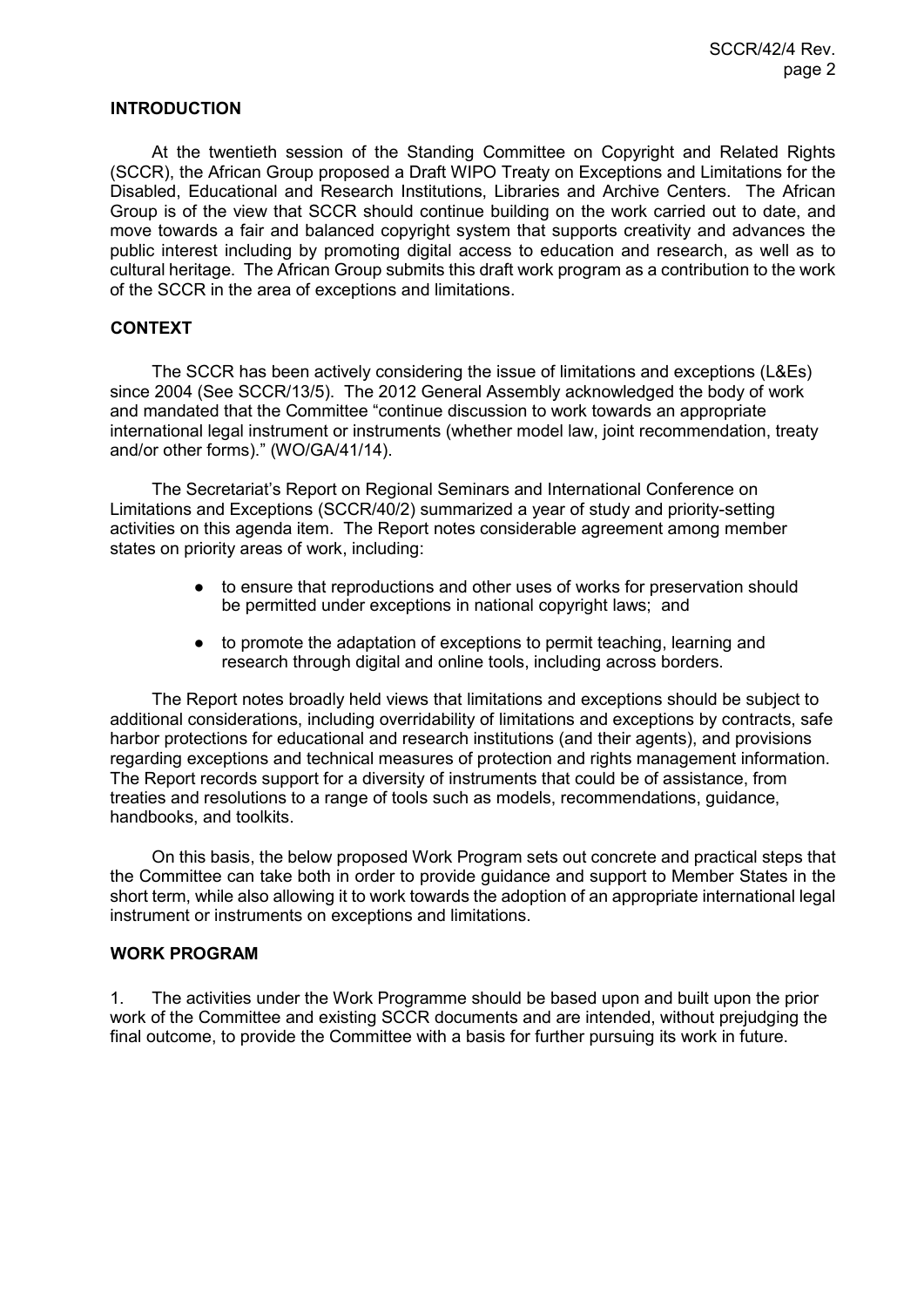2. Work under point 1 should begin with the discussion of proposed provisions by Member States, including those considered in previous Sessions and in Chair's Charts, on the priority issues identified in the Report on Regional Seminars and International Conference on Limitations and Exceptions (SCCR/40/2), including:

- a. to ensure that all laws enable the preservation activities of libraries, archives, and museums, including the use of preserved materials across borders;
- b. to promote the adaptation of exceptions to the online and cross border environment, such as by permitting teaching, learning and research through digital and online tools; and
- c. to review implementation of the Marrakesh Treaty and how to ensure that people with other disabilities (also covered by the Convention on the Rights of Persons with Disabilities) can benefit from similar protections, in particular in order to benefit from new technologies.

3. At the next SCCR, the Secretariat should invite presentations by experts on the problems of choice of law for cross-border uses of copyrighted works, with a focus on a case-study approach, such as cross-border implications of an online educational class with students in multiple countries, or where collaborating researchers or the subjects of their research are located in different countries. The session should consider international models for dealing with this problem, including the cross-border use provision proposed by Argentina (SCCR/33/4); the legal fiction model adopted in Article 5 of the Directive (EU) 2019/790 of the European Parliament and of the Council of 17 April 2019 on copyright and related rights in the Digital Single Market, and such other models as are proposed for consideration by Member States.

4. The Chair should advance information sharing and consensus building on points 1-3 between SCCR meetings through processes which are transparent and inclusive in conformance with WIPO Development Recommendation #44, such as working groups of member states, supported by experts as appropriate and agreed, preparing objectives and principles and model provisions for consideration by the Committee.

5. The Secretariat should convene information sessions and exchanges with Member States, experts, copyright offices and other agencies, and beneficiary organizations, drawing on new or existing research studies as well as exchanges of best practices, where appropriate and without pursuing guidance documents, on the issues relevant to points 1-3 and on other issues including:

- limitations and exceptions for text and data mining research, taking into account new developments in this area;
- the UNESCO Recommendation on Open Science (2021) and its implications for international copyright laws and policies; and
- models for protection of limitations and exceptions from override by terms in contracts, safe harbor protections for educational, research and cultural heritage institutions (and their agents), and exceptions to technical measures of protection and rights management information to protect uses permitted by limitations and exceptions.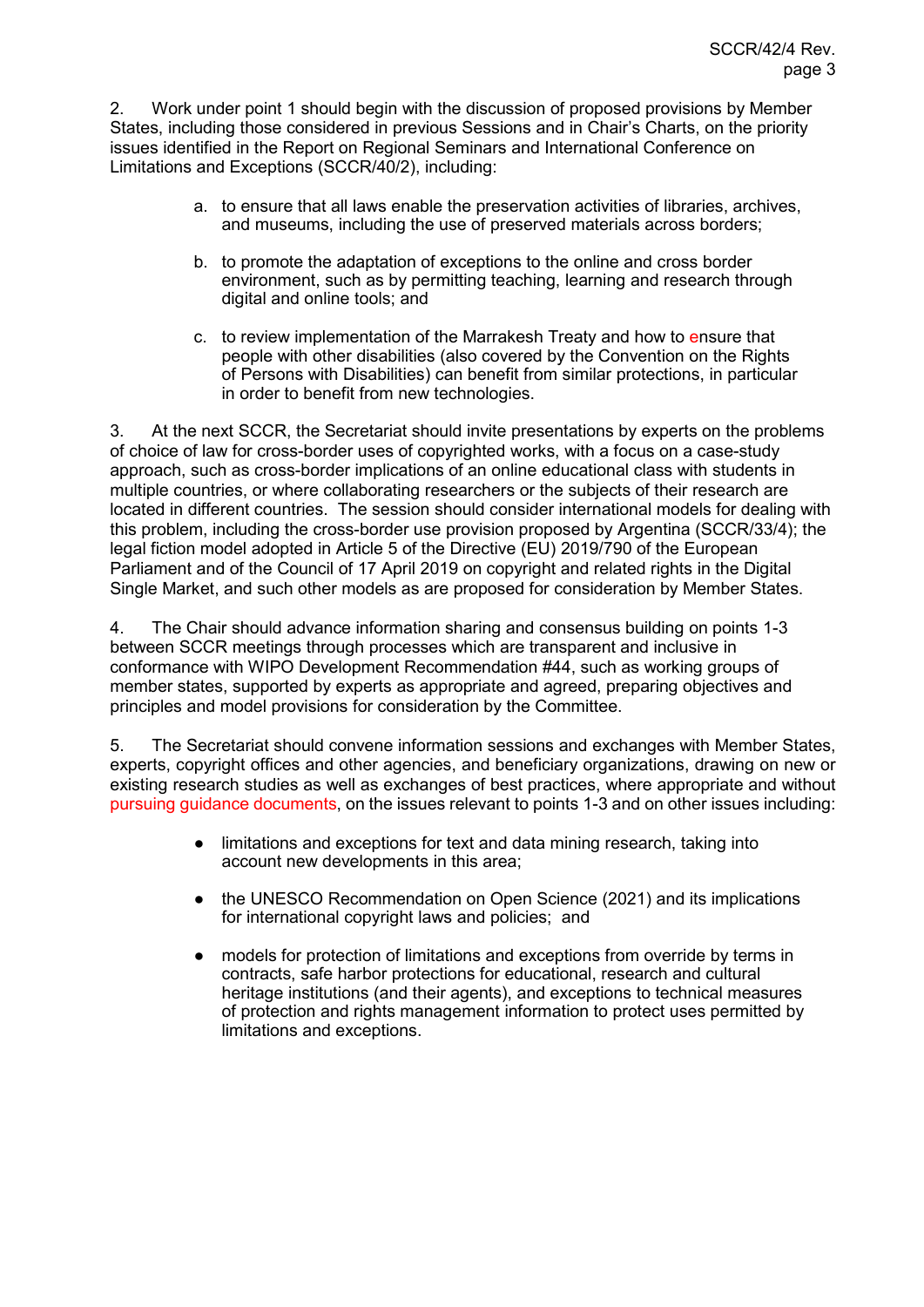6. Drawing on the work completed to date, and without prejudice to the outcome of items 1-5, the Secretariat should develop tool kits to guide targeted technical assistance programs which help Member States exchange best practices and craft laws and policies which support education, research and cultural participation, developed in consultation with experts and stakeholders from beneficiary and rightsholders communities and through transparent consultation.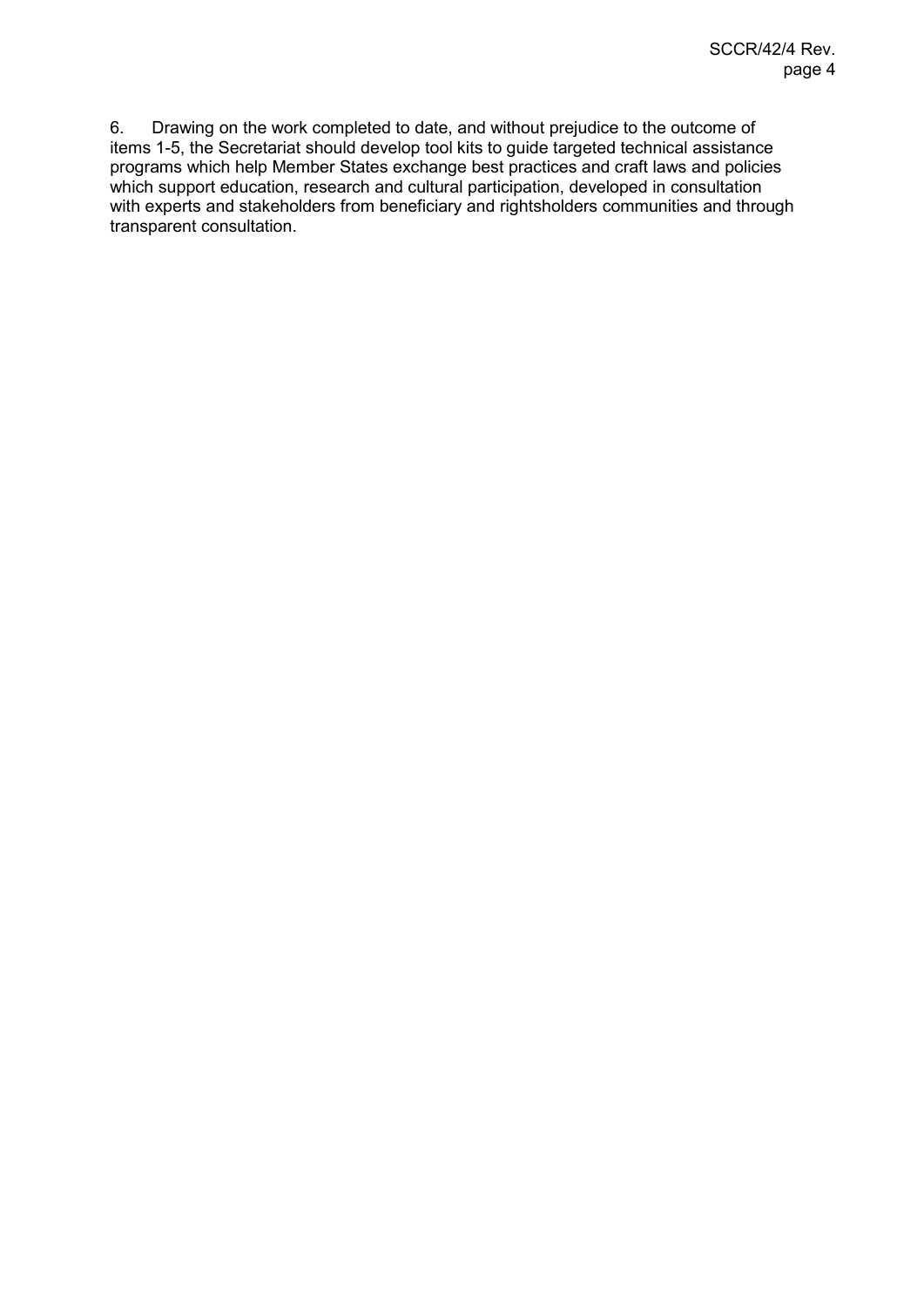## **ANNEX: DEVELOPMENT AGENDA (DA) RECOMMENDATION LINKS**

The proposed work program has links to DA recommendations 1, 7, 9, 14, 32 and 40:

1. WIPO technical assistance shall be, *inter alia*, development-oriented, demand driven and transparent, taking into account the priorities and the special needs of developing countries, especially LDCs, as well as the different levels of development of Member States and activities should include time frames for completion. In this regard, design, delivery mechanisms and evaluation processes of technical assistance programs should be country specific.

7. Promote measures that will help countries deal with intellectual propertyrelated anticompetitive practices, by providing technical cooperation to developing countries, especially LDCs, at their request, in order to better understand the interface between IPRs and competition policies.

9. Request WIPO to create, in coordination with Member States, a database to match specific intellectual property-related development needs with available resources, thereby expanding the scope of its technical assistance programs, aimed at bridging the digital divide.

14. Within the framework of the agreement between WIPO and the WTO, WIPO shall make available advice to developing countries and LDCs, on the implementation and operation of the rights and obligations and the understanding and use of flexibilities contained in the TRIPS Agreement.

32. To have within WIPO opportunity for exchange of national and regional experiences and information on the links between IPRs and competition policies.

40. To request WIPO to intensify its cooperation on IP related issues with United Nations agencies, according to Member States' orientation, in particular UNCTAD, UNEP, WHO, UNIDO, UNESCO and other relevant international organizations, especially the WTO in order to strengthen the coordination for maximum efficiency in undertaking development programs.

44. In accordance with WIPO's member-driven nature as a United Nations Specialized Agency, formal and informal meetings or consultations relating to norm-setting activities in WIPO, organized by the Secretariat, upon request of the Member States, should be held primarily in Geneva, in a manner open and transparent to all Members. Where such meetings are to take place outside of Geneva, Member States shall be informed through official channels, well in advance, and consulted on the draft agenda and program.

Complementing this Development Agenda, the proposed work plan would also form a part of WIPO's wider efforts to contribute to the achievement of the Sustainable Development Goals. This is a particular priority given that the 2021 Assemblies agreed that WIPO would join the UN SDG Group, and the intention in the Medium-Term Strategic Plan to play a more active role within the UN family of agencies to address global challenges encapsulated in the Goals.